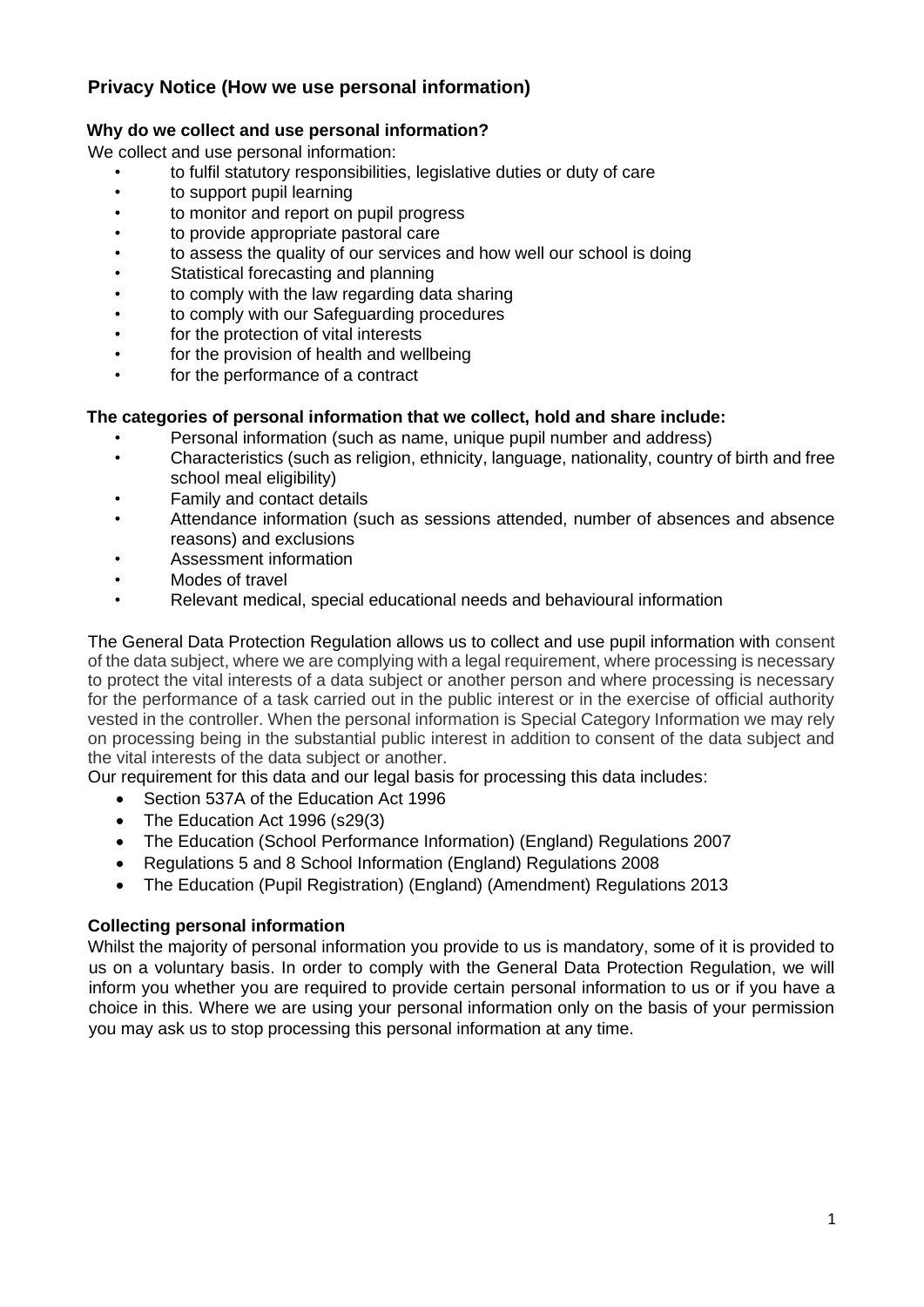## **Storing personal data**

We hold pupil data in accordance with the guidance from 2016 Information Management for Schools go to http://irms.org.uk/page/SchoolsToolkit

## **Who do we share pupil information with?**

We routinely share pupil information with:

- schools that the pupils attend after leaving us
- our local authority
- the Department for Education (DfE)
- School health

## **Why we share pupil information**

We do not share personal information with anyone without consent unless the law and our policies allow us to do so.

We share pupils' data with the Department for Education (DfE) on a statutory basis. This data sharing underpins school funding and educational attainment policy and monitoring.

We are required to share information about our pupils with our local authority (LA) and the Department for Education (DfE) under section 3 of The Education (Information About Individual Pupils) (England) Regulations 2013.

## **Data collection requirements:**

To find out more about the data collection requirements placed on us by the Department for Education (for example; via the school census) go to [https://www.gov.uk/education/data](https://www.gov.uk/education/data-collection-and-censuses-for-schools)[collectionand-censuses-for-schools.](https://www.gov.uk/education/data-collection-and-censuses-for-schools)

## **The National Pupil Database (NPD)**

The NPD is owned and managed by the Department for Education and contains information about pupils in schools in England. It provides invaluable evidence on educational performance to inform independent research, as well as studies commissioned by the Department. It is held in electronic format for statistical purposes. This information is securely collected from a range of sources including schools, local authorities and awarding bodies.

We are required by law, to provide information about our pupils to the DfE as part of statutory data collections such as the school census and early years' census. Some of this information is then stored in the NPD. The law that allows this is the Education (Information About Individual Pupils) (England) Regulations 2013.

To find out more about the pupil information we share with the department, for the purpose of data collections, go to [https://www.gov.uk/education/data-collection-and-censuses-for-schools.](https://www.gov.uk/education/data-collection-and-censuses-for-schools)

To find out more about the NPD, go to [https://www.gov.uk/government/publications/national](https://www.gov.uk/government/publications/national-pupil-database-user-guide-and-supporting-information)[pupildatabase-user-guide-and-supporting-information.](https://www.gov.uk/government/publications/national-pupil-database-user-guide-and-supporting-information)

The department may share information about our pupils from the NPD with third parties who promote the education or well-being of children in England by:

- conducting research or analysis
- producing statistics
- providing information, advice or guidance